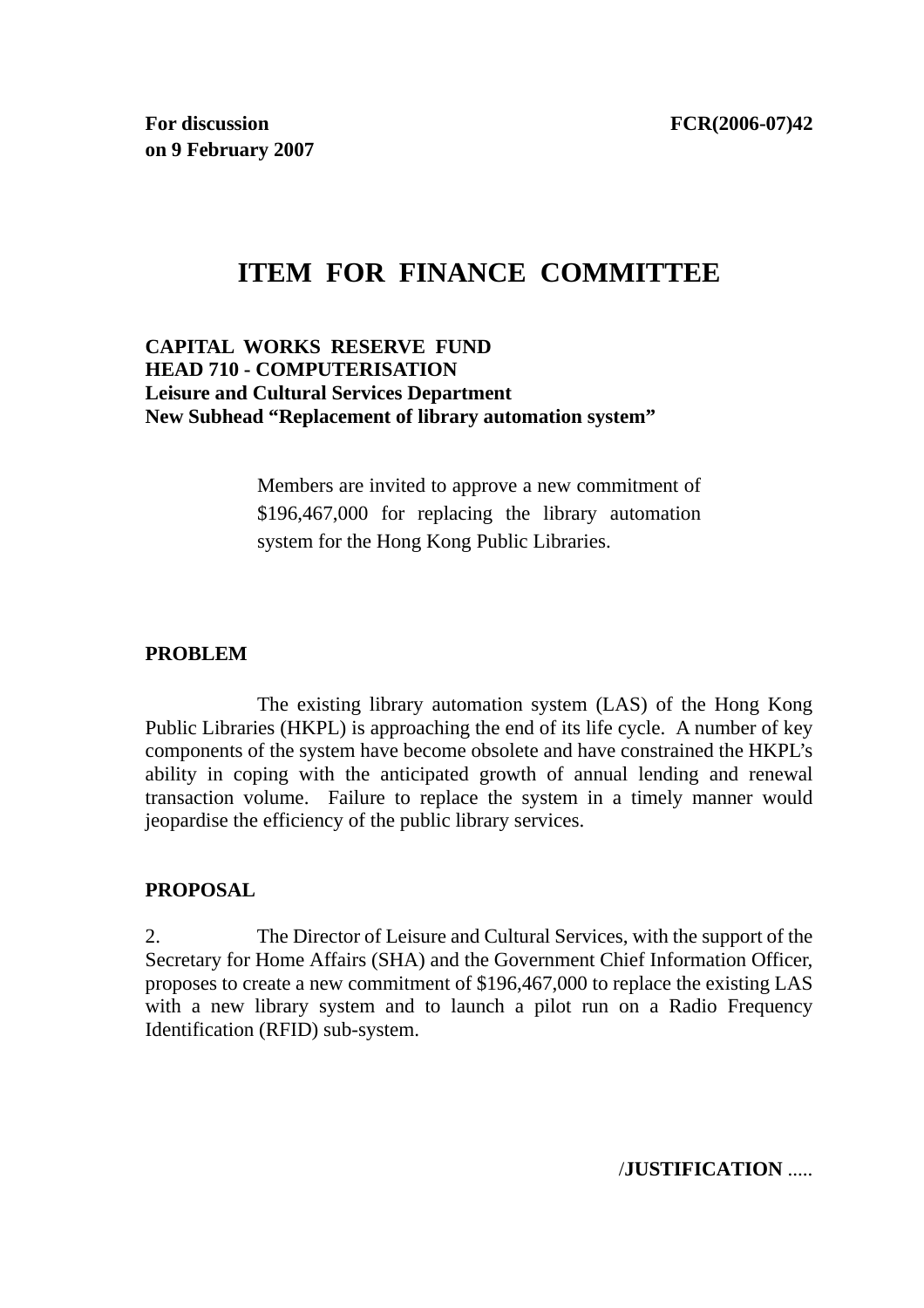# **JUSTIFICATION**

#### **Need to Replace the Existing LAS**

3. In late 2005, the Leisure and Cultural Services Department (LCSD) commissioned an external consultant to carry out a feasibility study (FS) to assess the need for replacing the existing LAS. The opportunity was also taken to explore the feasibility of adding a RFID sub-system to LAS.

4. The results of the FS confirmed the need to replace the existing LAS with a new system since the former is no longer capable of meeting future demands. The FS also recommended that, in line with the worldwide trend of self-service and use of RFID technology in libraries, a pilot run on the use of RFID should be carried out in parallel for HKPL with a view to providing a more user-friendly environment for self-service in public libraries in the long run.

5. Currently, HKPL is facing the following imminent critical system problems and limitations of the existing LAS –

- (a) since a number of system components have reached the end of their serviceable life, it is not feasible to introduce any enhancement in its capacity and functions to cope with new demand from the public such as more flexible searching of library catalogues;
- (b) the core library application development has been ceased as the system vendor has chosen to shift their resources to another new platform of library solutions. Even though LCSD has continuously reviewed and upgraded the capacity of LAS in order to meet its business growth, the obsolescent technology has hindered further upgrade of LAS, both in terms of capacity and library functions; and
- (c) it is forecast that by 2010, the annual circulation transaction volume of HKPL will reach 78 million, representing an increase of about 30% when compared with the present level. If the system is not replaced in a timely manner, the efficiency of the public library services would be seriously affected.

#### **Proposed LAS Replacement**

6. Based on the FS report, the new LAS is proposed to be a commercial off-the-shelf (COTS) library package that is based on open standards and best practices of the information technology (IT) and library industries. The COTS will be customised to include functions to meet HKPL's specific needs, such as compilation of accounting and management reports.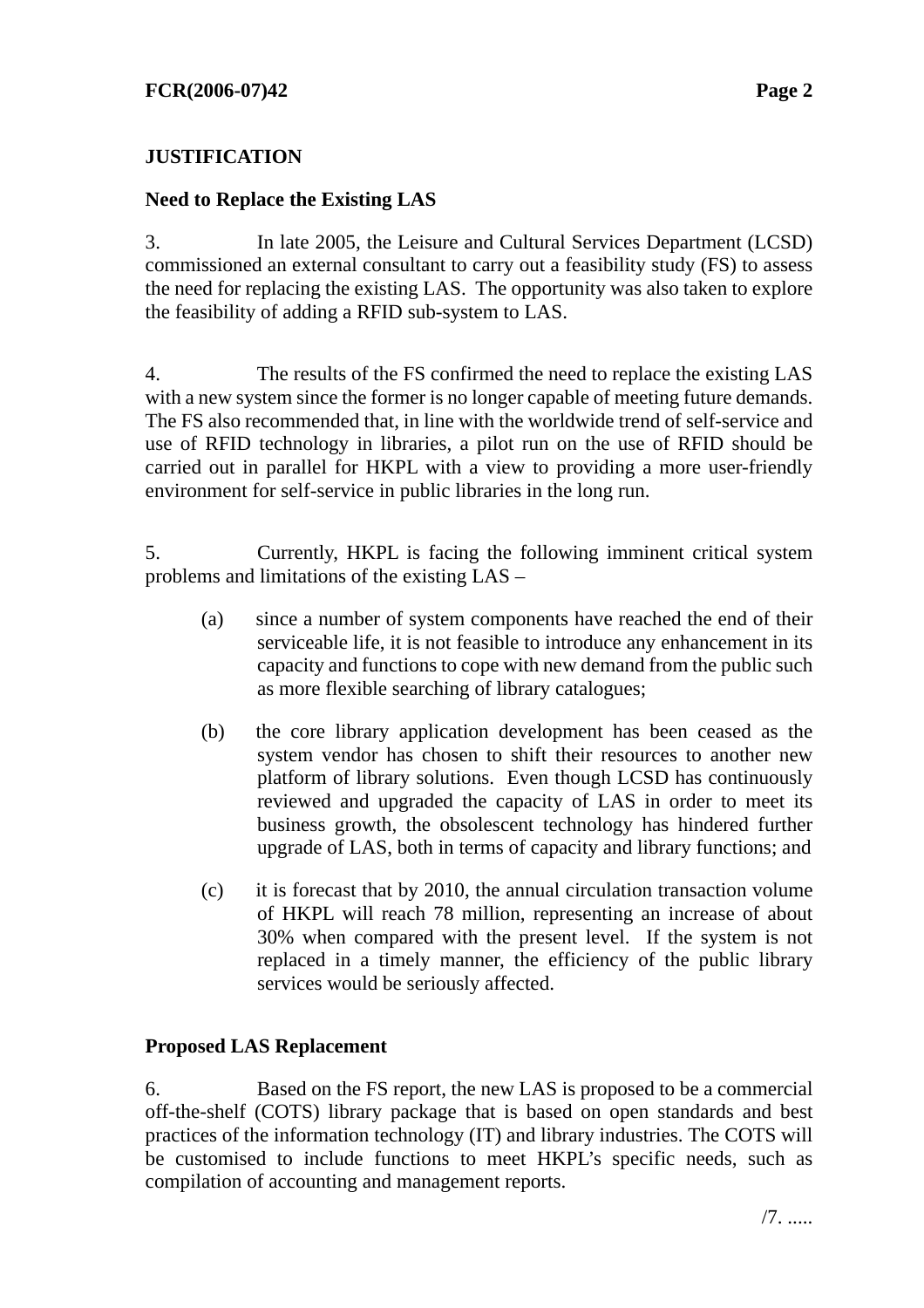7. Apart from the existing core library functions, the new LAS will include the following new and customer-oriented functions which are not available in the existing LAS –

#### (a) **Virtual reference services sub-system**

With a knowledge base of reference questions and answers, the proposed system will allow library staff to handle online enquiries more effectively and efficiently and in turn provide high quality digital reference services.

#### (b) **Electronic resources management sub-system**

The proposed system will allow libraries to manage subscription and access to online information services so that electronic resources, such as e-books, online databases and e-journals, can be provided to library users more effectively and seamlessly.

#### (c) **Online reservation sub-system**

The proposed system will allow library users to enjoy the convenience of online booking for the use of Internet workstations in the public libraries.

## (d) **Provision of electronic service**

This includes e-Payments that will allow users to enjoy the convenience of settling payments through electronic means such as Octopus and credit cards.

## (e) **Customer relationship management capability**

The proposed system will allow library management to identify service gaps (for example, adjusting the procurement policy of new library materials to accommodate changing reading habits of the patrons) for further enhancement so as to ensure customer satisfaction.

## (f) **Management information sub-system**

The proposed system will allow library management to capture essential statistics on library service usage rates which will facilitate more effective managerial decision.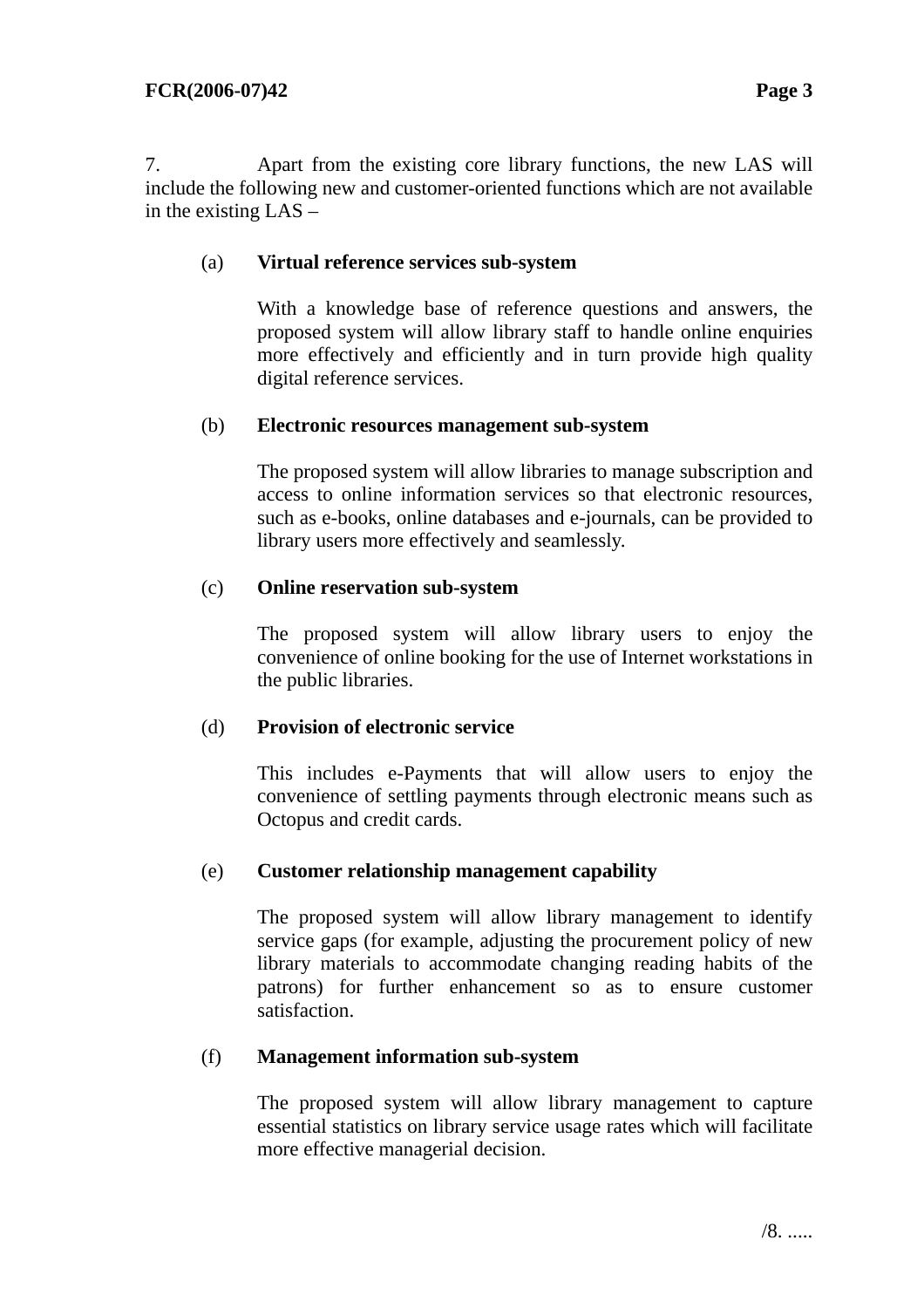8. In addition, we expect that the new LAS will provide the necessary platform for collaboration with local academic libraries, public libraries in the Pearl River Delta Region and libraries overseas.

# **Anticipated Benefits of the New LAS**

9. With the new LAS in place, we expect that it will bring about the following benefits through the new customer-focused features for the provision of public library services in Hong Kong –

## (a) **Enhanced customer services**

The new LAS will improve customer services through reducing the time required for selection, acquisition and processing of new library materials. In addition, the new LAS will provide statistical information on library service usage rates. This will enable HKPL to provide more customer-focused services by speeding up the decision making process in addressing customer needs and preferences. Moreover, the new LAS will allow easy integration with up-to-date IT technologies to provide more flexible e-service options such as different e-payment methods for settling library fines and charges by Octopus and credit cards.

## (b) **Enriched online catalogues**

The new LAS will provide more user-friendly, comprehensive and content-rich online catalogues, together with a robust searching function, that will enable users to conduct more effective searches of library collections and information resources in support of their lifelong learning activities.

## (c) **Enhanced reference services**

With the virtual reference services sub-system, the new LAS will enable the public to obtain information more easily from the reference librarian via web forms, e-mails or instant messaging. The service will be further enhanced by the enriched knowledge base of the new system.

#### (d) **Savings in manpower**

In order to alleviate manpower for the manual handling of requests for reservation of computer workstations, the new LAS will provide online reservation service for the use of library workstations.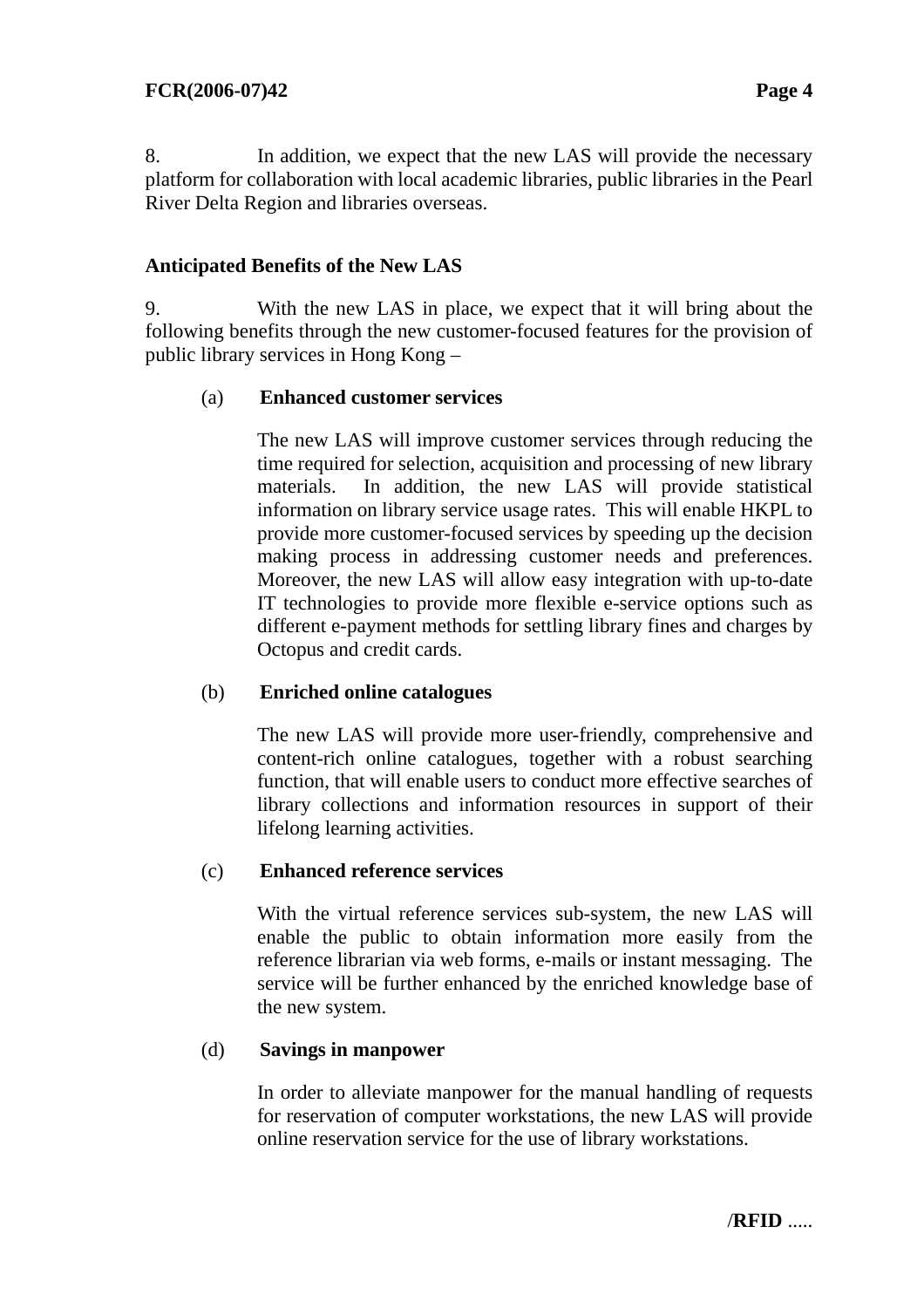# **RFID Library Applications**

10. Presently, library items of HKPL are attached with paper bar-code labels which enable the identification of the items by bar-code readers. The information thus read would facilitate processing by LAS for cataloguing and circulation services. However, this bar-code system has limitation for further enhancement of the library automation services such as self check-in and check-out and in locating the library materials.

11. The deployment of RFID system, which replaces the paper bar-code labels with RFID tags, is an evolving innovative concept in the present day library service management. With the progressive advancement in RFID technology, RFID library applications have been gradually deployed in many metropolitan libraries worldwide such as Singapore National Library, Seattle Public Library and given rise to a breakthrough in the use of a self-service model for library services.

12. Currently, there are still some technical limitations with the RFID technology, for example, lack of open standards for RFID technology for the library industry, and the cost of RFID solutions, as in the price of electronic tags and equipment, is relatively high. However, we expect affordable RFID solutions for the libraries will be available in the market in the foreseeable future. Besides, RFID will be a very cost-effective tool in coping with library growth without significant increase in manpower resources. We consider that it is the right time to assess the new technology, and therefore propose to introduce an add-on RFID sub-system, to be integrated with the new LAS, on a pilot basis.

13. We will select six libraries including two major libraries, two district libraries and two small libraries for the pilot run. Major library operations such as self-service environment for lending and returning of library materials, sorting, shelving and inventory management of library items and many other library workflows and processes will be tested out with RFID technology. We will closely monitor the public feedback and acceptance of the new system. Based on the experience gained, we will draw up plans for the full implementation of RFID in HKPL, if the pilot run proves that RFID technology is successful and cost effective. A brief on RFID technology, its application and benefits to the library industry is at Enclosure 1.

Encl. 1

## **Anticipated Benefits of the Proposed RFID Pilot Run**

14. We expect that the RFID system, though implementing on a pilot basis first, will bring about the following benefits –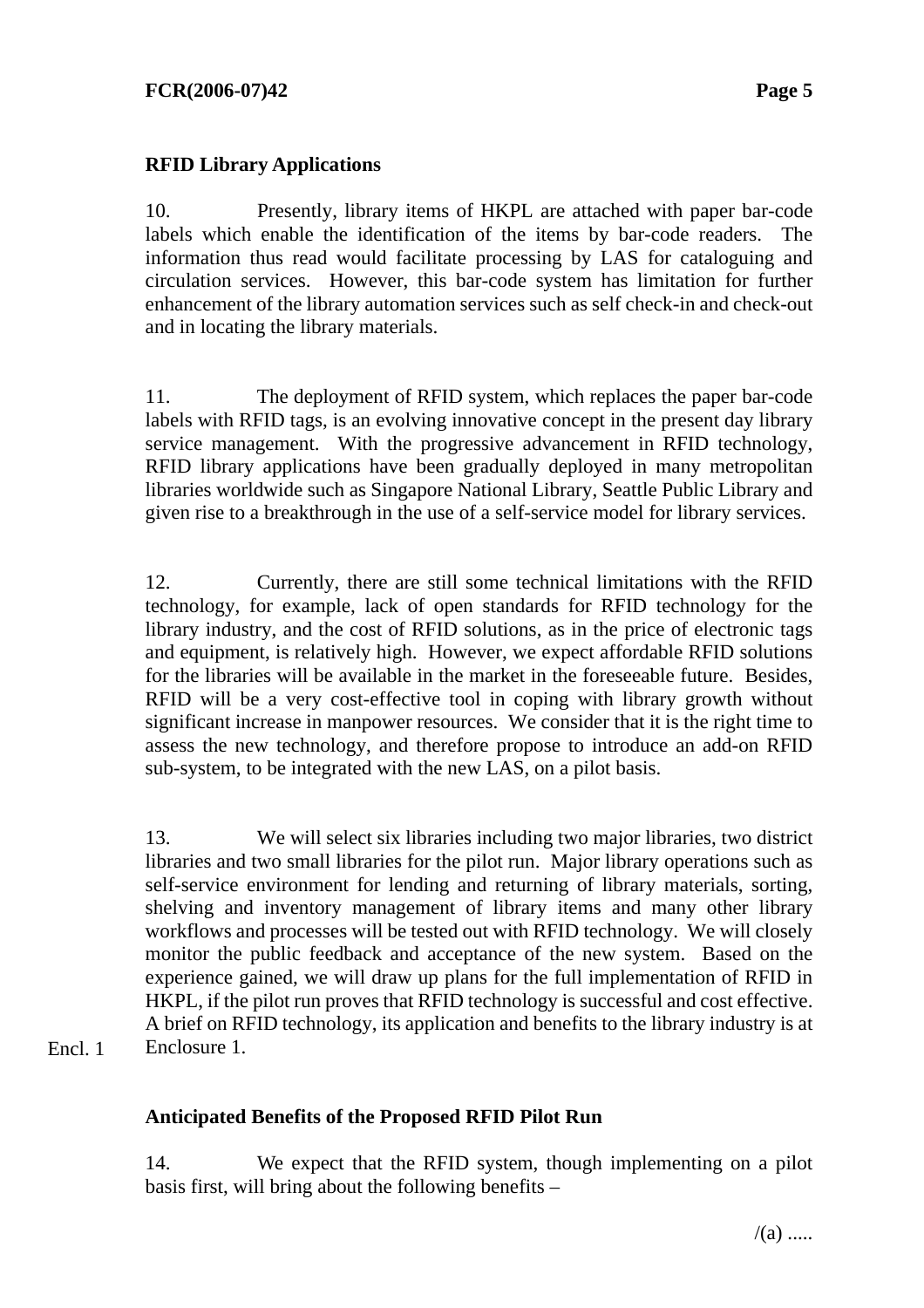## (a) **Enhanced check-in and check-out of library items**

The RFID system will enable simultaneous check-in or check-out of multiple library items regardless of the orientation or alignment of the items. LCSD plans to promote self-help service by setting up more user-friendly kiosks so that patrons can check in and check out the items by themselves. Moreover, it will help reduce patrons' queuing time through faster check-in and check-out processes.

## (b) **Savings in manpower**

RFID sorters will minimise manual efforts in the sorting of library materials and speed up the return of books to the shelves. The RFID system will also enable efficient reading/checking of books on the shelves. This will assist library staff in stock-taking and locating specific items more efficiently with a view to providing better service to the public.

## **Cost Savings/Avoidance**

15. We anticipate that the proposed system, i.e. the new LAS together with the pilot run on RFID, will bring about annual savings of \$14,208,000 as from 2012-13 onwards, comprising –

## (a) **Realisable savings of \$8,839,000 per annum**

This represents the running costs of the existing LAS to be decommissioned, which includes the hardware and software maintenance cost, disaster recovery subscription fee, rental of data lines and training, etc. The savings will be ploughed back to cover part of the recurrent costs of the proposed replacement system.

## (b) **Notional savings of \$5,013,000 per annum**

After the implementation of the proposed system, notional savings in staff cost of LCSD will be achieved through deployment of fewer staff for acquisition processing, compilation of reports and statistics, circulation of library materials (as a result of adopting RFID) and public requests on reservation of library workstations.

## (c) **Cost avoidance of \$356,000 per annum**

This represents the avoidance of additional staff efforts which would otherwise be required to provide the new services such as receiving patrons' reference enquiries and conducting surveys via web forms as a result of using the new system to streamline existing workflows in reference service and management of electronic resources.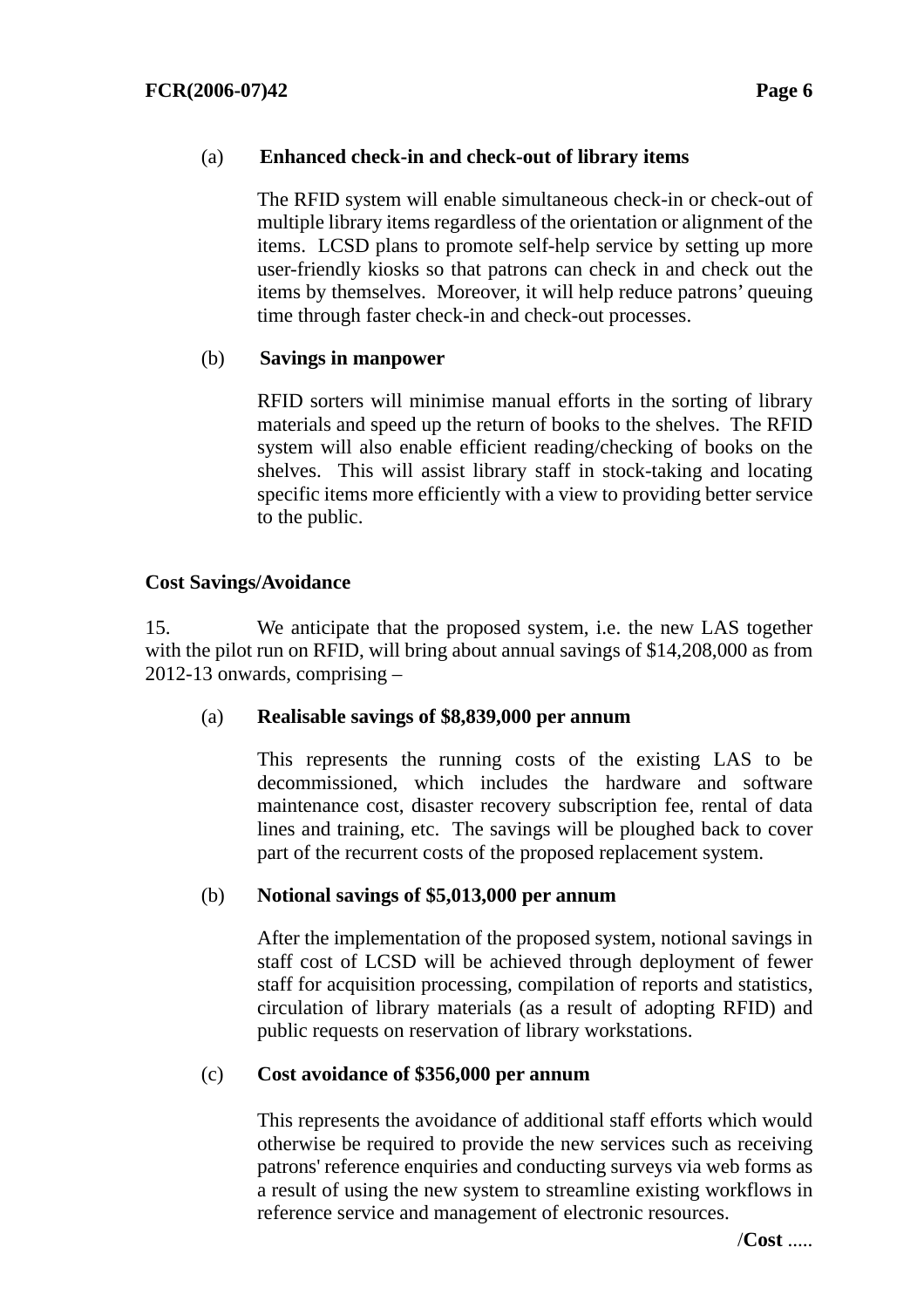#### **Cost and Benefit Analysis**

16. A cost and benefit analysis of the proposed LAS replacement with the add-on RFID sub-system in six pilot libraries is at Enclosure 2, with separate analysis on the LAS replacement and the RFID pilot run at Enclosure 3 and Enclosure 4 respectively. Encls. 2 - 4

# **FINANCIAL IMPLICATIONS**

#### **Non-recurrent Expenditure**

17. We estimate that the implementation of the proposed replacement project will require a total non-recurrent expenditure of \$196,467,000 over a period of six years from 2007-08 to 2012-13, broken down as follows –

|                                                                                                                    | 2007-08                  | 2008-09 | 2009-10 | 2010-11 | 2011-12 | 2012-13 | <b>Total</b> |
|--------------------------------------------------------------------------------------------------------------------|--------------------------|---------|---------|---------|---------|---------|--------------|
|                                                                                                                    | \$ 7000                  | \$ 7000 | \$ 7000 | \$ 7000 | \$ 7000 | \$ 7000 | \$ 7000      |
| (a) Hardware                                                                                                       |                          | 2,320   | 47,976  | 29,065  | 4,160   | 2,600   | 86,121       |
| (b) Software                                                                                                       | $\overline{\phantom{a}}$ | 13,590  | 4,241   | 6,640   | 88      |         | 24,559       |
| (c) Implementation<br>services                                                                                     | $\overline{\phantom{0}}$ | 5,996   | 11,865  | 18,272  | 4,005   | 5,633   | 45,771       |
| (d) Contract staff<br>services                                                                                     | 1,233                    | 3,564   | 5,138   | 4,338   | 665     |         | 14,938       |
| (e) Miscellaneous<br>(site<br>preparation,<br>data lines<br>installation,<br>training,<br>consumables,<br>$etc.$ ) |                          |         | 4,135   | 1,820   | 256     | 255     | 6,466        |
| (f) Contingency                                                                                                    | 123                      | 2,784   | 7,660   | 6,245   | 951     | 849     | 18,612       |
| <b>Total</b>                                                                                                       | 1,356                    | 28,254  | 81,015  | 66,380  | 10,125  | 9,337   | 196,467      |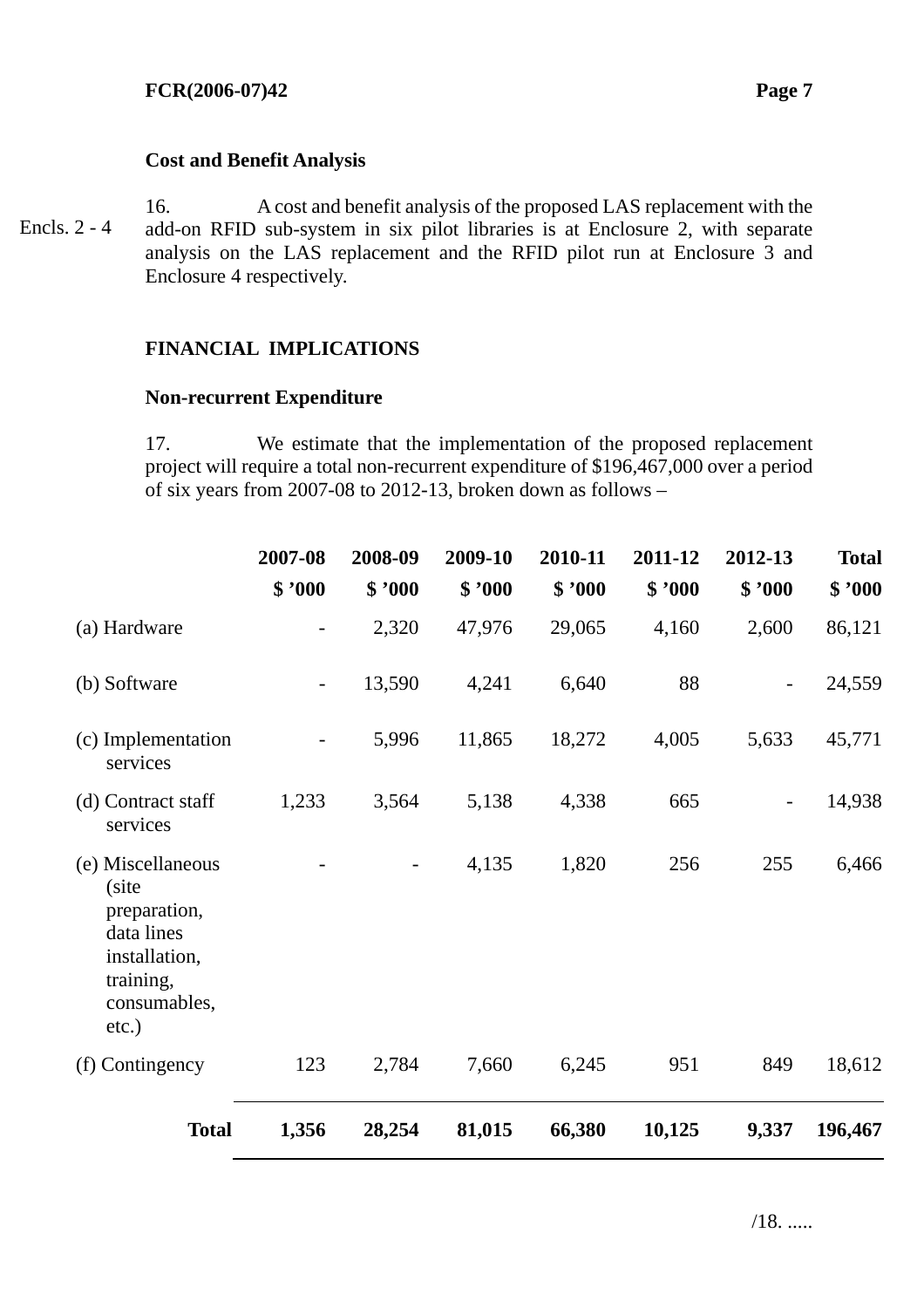18. On paragraph 17(a), the expenditure of \$86,121,000 is for the acquisition of hardware for the new LAS and the RFID pilot run. The hardware includes database servers, application servers, web servers, other functional servers, network equipment, self-service kiosks, workstations, printers, RFID tags and RFID equipment.

19. On paragraph 17(b), the expenditure of \$24,559,000 is for the acquisition of system software for the servers, client software, the library software package and add-on software for new library functions.

20. On paragraph 17(c), the expenditure of \$45,771,000 is for the acquisition of implementation services of the new LAS and the RFID pilot run from external service providers. Main implementation activities include system study and customisation, system installation and configuration, system integration and testing, data migration, production rollout, nursing and FS for a full implementation of RFID.

21. On paragraph 17(d), the expenditure of \$14,938,000 is for hiring of contract library and IT professional staff services to supplement the in-house project management teams.

22. On paragraph 17(e), the expenditure of \$6,466,000 is for the site preparation including trunking and cabling for additional data ports, installation of data lines, training for in-house library and IT professional staff and consumables such as backup tapes etc.

23. On paragraph 17(f), the estimate of \$18,612,000 represents an approximately 10% contingency on the cost items set out in paragraphs 17(a) to (e) above.

# **Other Non-recurrent Cost**

24. The implementation of the proposed project will also entail an additional non-recurrent staff cost of \$17,645,000, with breakdown as follows –

/Staff .....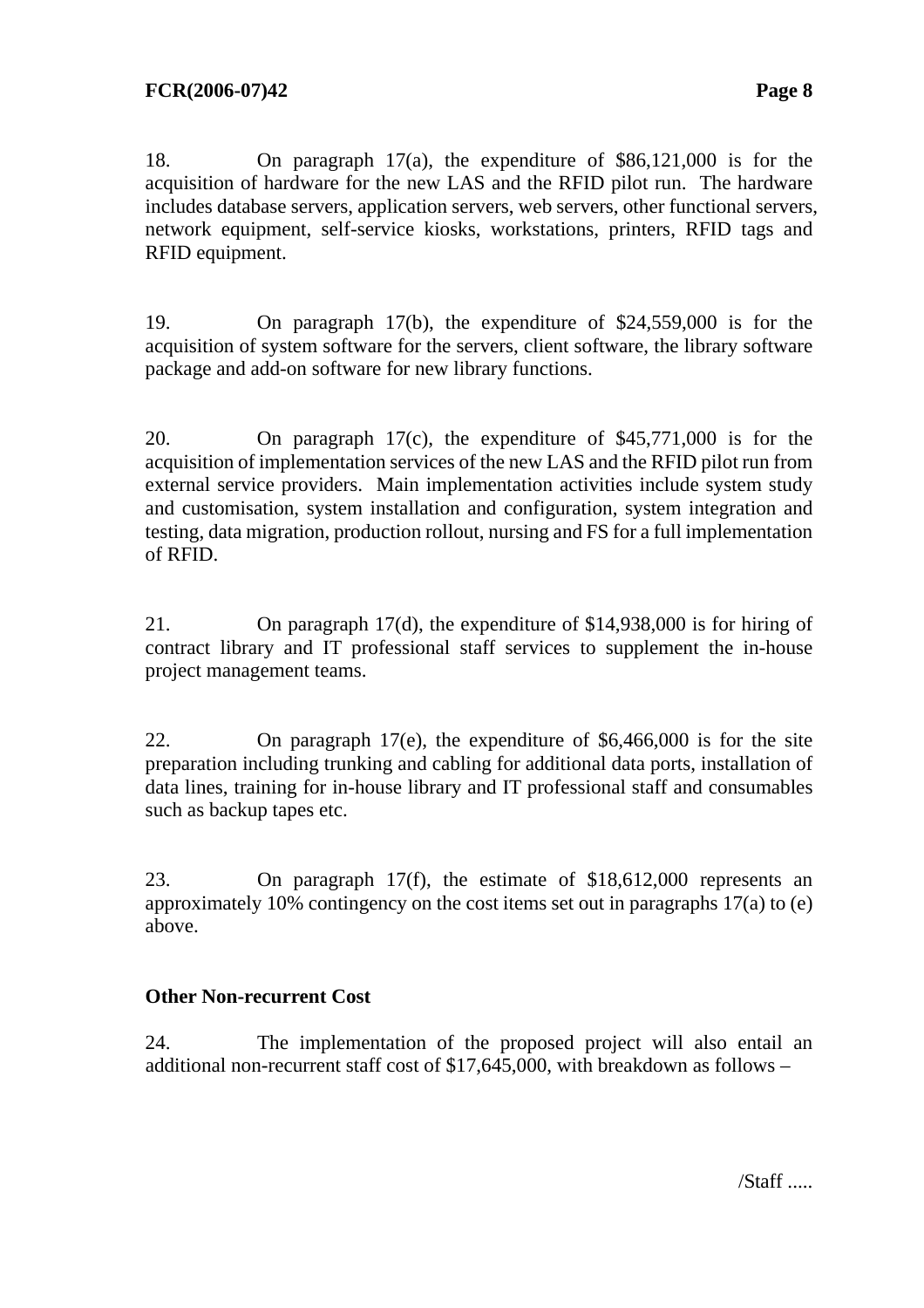|              | 2007-08<br>\$3000 | 2008-09<br>\$3000 | 2009-10<br>\$3000 | 2010-11<br>\$3000 | 2011-12<br>\$3000 | <b>Total</b><br>\$3000 |
|--------------|-------------------|-------------------|-------------------|-------------------|-------------------|------------------------|
| Staff cost   | 3,110             | 3,873             | 6.765             | 3,315             | 582               | 17.645                 |
| <b>Total</b> | 3,110             | 3,873             | 6,765             | 3,315             | 582               | 17,645                 |

25. The staff cost estimated above represents a total of 330 man-months of Librarian and IT professional grades staff for tendering, managing the project, quality control and conducting acceptance tests. LCSD will absorb the requirement within its existing resources.

#### **Recurrent Expenditure**

26. Based on the results of the FS, the estimated recurrent expenditure is \$19,502,000 per annum as from 2013-14, with breakdown as follows –

|                                                                     | 2009-10<br>\$3000 | 2010-11<br>\$3000 | 2011-12<br>\$3000 | 2012-13<br>\$3000 | 2013-14 and<br>onwards<br>\$3000 |
|---------------------------------------------------------------------|-------------------|-------------------|-------------------|-------------------|----------------------------------|
| (a) Hardware and software<br>maintenance                            | 350               | 6,577             | 10,131            | 10,561            | 10,821                           |
| (b) Communication network                                           |                   | 1,980             | 1,980             | 1,980             | 1,980                            |
| (c) System maintenance                                              |                   |                   |                   |                   | 4,403                            |
| (d) Contract staff services                                         |                   |                   | 816               | 816               | 816                              |
| (e) Miscellaneous (disaster<br>recovery service,<br>training, etc.) |                   | 1,179             | 1,482             | 1,482             | 1,482                            |
| <b>Total</b>                                                        | 350               | 9,736             | 14,409            | 14,839            | 19,502                           |

27. On paragraph 26(a), the annual expenditure of \$10,821,000 is for hardware and software maintenance of the new LAS and the RFID pilot run.

28. On paragraph 26(b), the annual expenditure of \$1,980,000 is for rental of all kinds of data lines and Internet connection.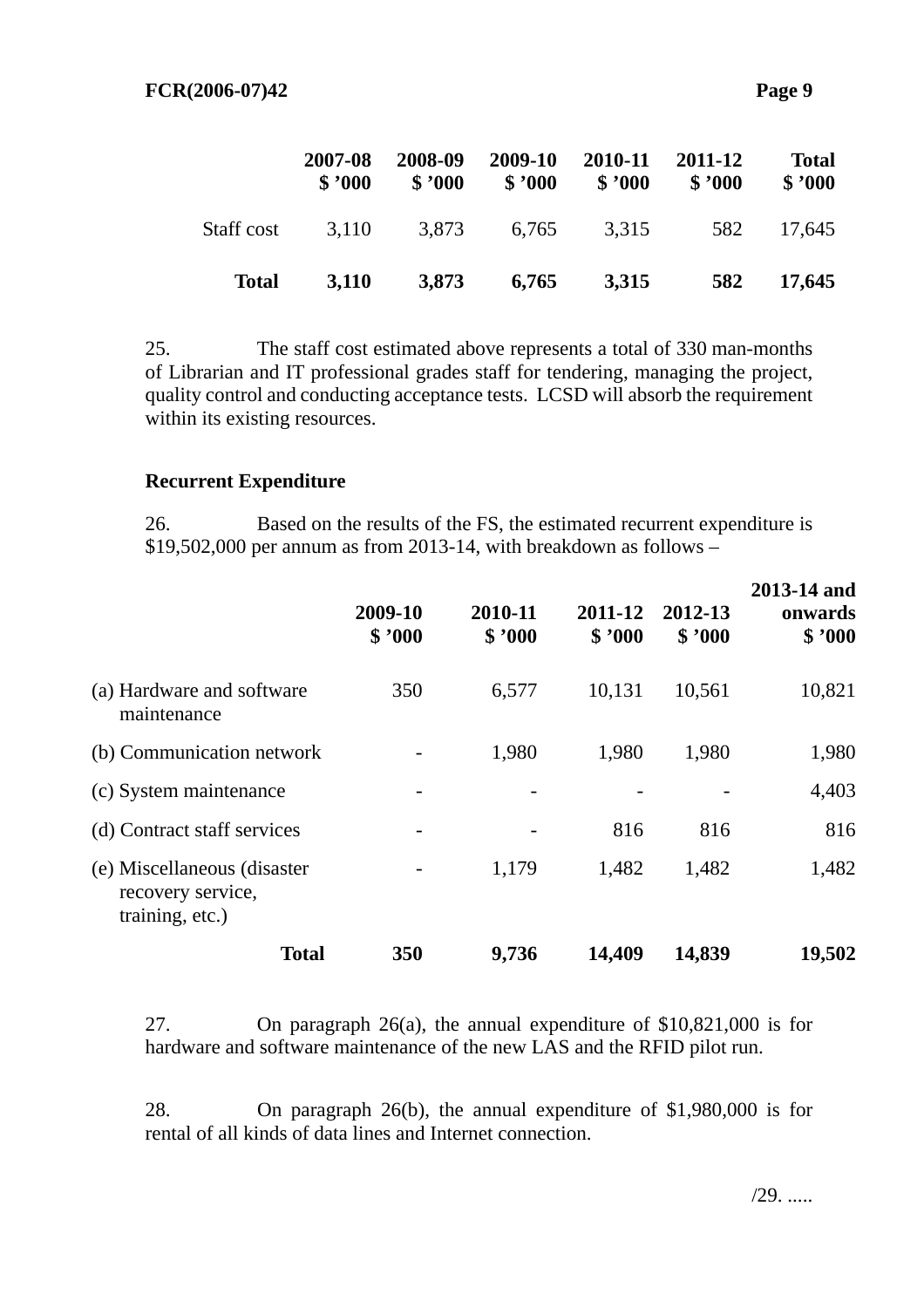29. On paragraph 26(c), the annual expenditure of \$4,403,000 is for procuring services provided by external service providers for ongoing application and technical support.

30. On paragraph 26(d), the annual expenditure of \$816,000 is for hiring of contract IT professional staff services to supplement the in-house support teams.

31. On paragraph 26(e), the annual expenditure of \$1,482,000 is for the subscription of disaster recovery service and ongoing training.

32. Since there will be an annual realisable saving of \$8,839,000 as a result of decommissioning the existing LAS, the additional recurrent cost is \$10,663,000 per annum and will be absorbed from within LCSD's existing resources. Furthermore, the existing pool of support resources including both the Librarian and IT professional grades staff will continue to serve as the in-house support teams for providing daily support to the new LAS and the RFID sub-system. There will be no additional recurrent staffing requirement for the proposed project.

# **IMPLEMENTATION PLAN**

33. The new LAS will be implemented in two phases. The first phase will mainly consist of the core library functions with the aim to minimise the impact of the system migration on public services. The second phase will consist of the new or enhanced functions. RFID will be implemented in parallel and launched shortly after the first phase of the new LAS has been put in place. The proposed implementation plan is as follows –

| <b>Activity</b>                                             | <b>Target Completion Date</b> |
|-------------------------------------------------------------|-------------------------------|
| (a) Tender preparation and invitation                       | June 2007                     |
| (b) Tender evaluation, negotiation and award of<br>contract | <b>May 2008</b>               |
| (c) Customisation of the new $LAS - Phase 1$                | April 2009                    |
| (d) System acceptance test of the new LAS – Phase 1         | September 2009                |
| (e) Launch of the new LAS - Phase 1                         | December 2009                 |
| (f) Launch of Pilot RFID study                              | <b>June 2010</b>              |
| (g) Review of Pilot RFID study                              | January 2011                  |
| (h) Customisation of the new $LAS - Phase 2$                | March 2011                    |
| (i) System acceptance test of the new LAS – Phase 2         | May 2011                      |
| (i) Launch of new LAS - Phase 2                             | <b>July 2011</b>              |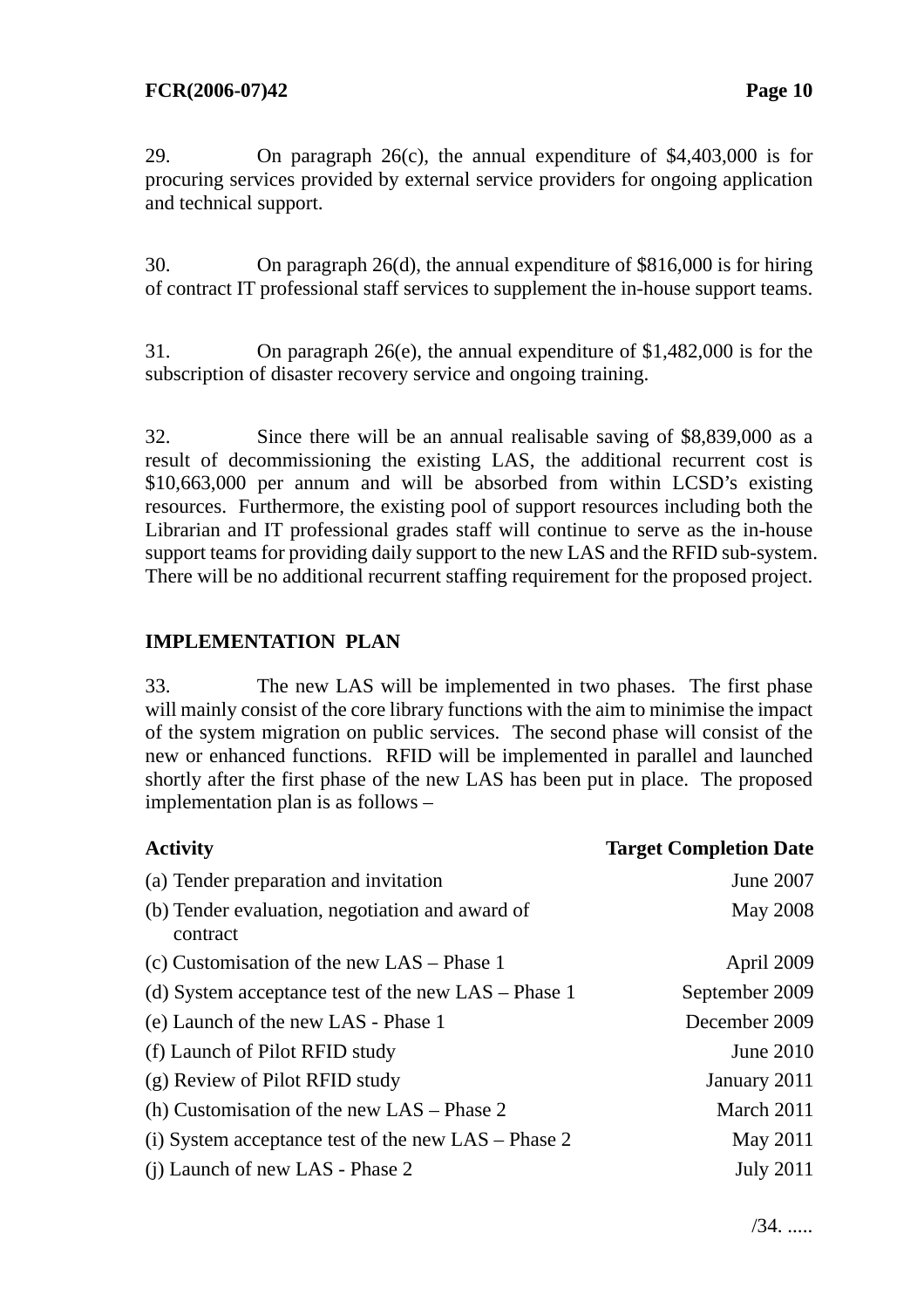34. In carrying out the migration plan, LCSD will ensure that all data stored in existing computer systems will be removed by means of de-magnetisation and the hard disks physically destroyed before they are disposed of. We will ensure that these physically destroyed hard disks and other unserviceable microcomputers and accessories like printers, monitors, routers and modems will be disposed of in accordance with the relevant government procedures.

# **PUBLIC CONSULTATION**

35. The proposed project was supported by the Committee on Libraries whose terms of reference are to advise SHA on the formulation of strategies and plans for the development of HKPL's library facilities and services. In addition, HKPL has obtained library users' views through the regular Customer Liaison Group meetings. In general, users welcomed the enhancement of LAS which will provide better and more effective library services.

36. We consulted the Legislative Council Panel on Home Affairs on the proposal on 12 January 2007. Members were generally supportive of the proposal and raised no objection to submission of the proposal to the Finance Committee (FC) for funding approval.

# **BACKGROUND**

37. LAS was first launched for libraries under the ex-Regional Council in 1993. Two years later, the same library system was separately commissioned for libraries under the ex-Urban Council. In late 1999, FC approved, inter alia, a non-recurrent commitment of \$122,750,000 for the upgrade of LAS of the two former Provisional Municipal Councils. The two library systems were then merged by phases starting from late 1999 till early 2001 to serve the libraries under the new LCSD.

38. LAS is an integral part of the daily operation of HKPL. Presently, it is serving 66 static libraries and ten mobile libraries with a registered patron population of over three million, a library stock of over ten million and an annual lending and renewal transaction volume of over 61 million. In addition to provision of core library functions, such as patron registration, library material acquisition, cataloguing and circulation, inter-library loan and the return of borrowed items to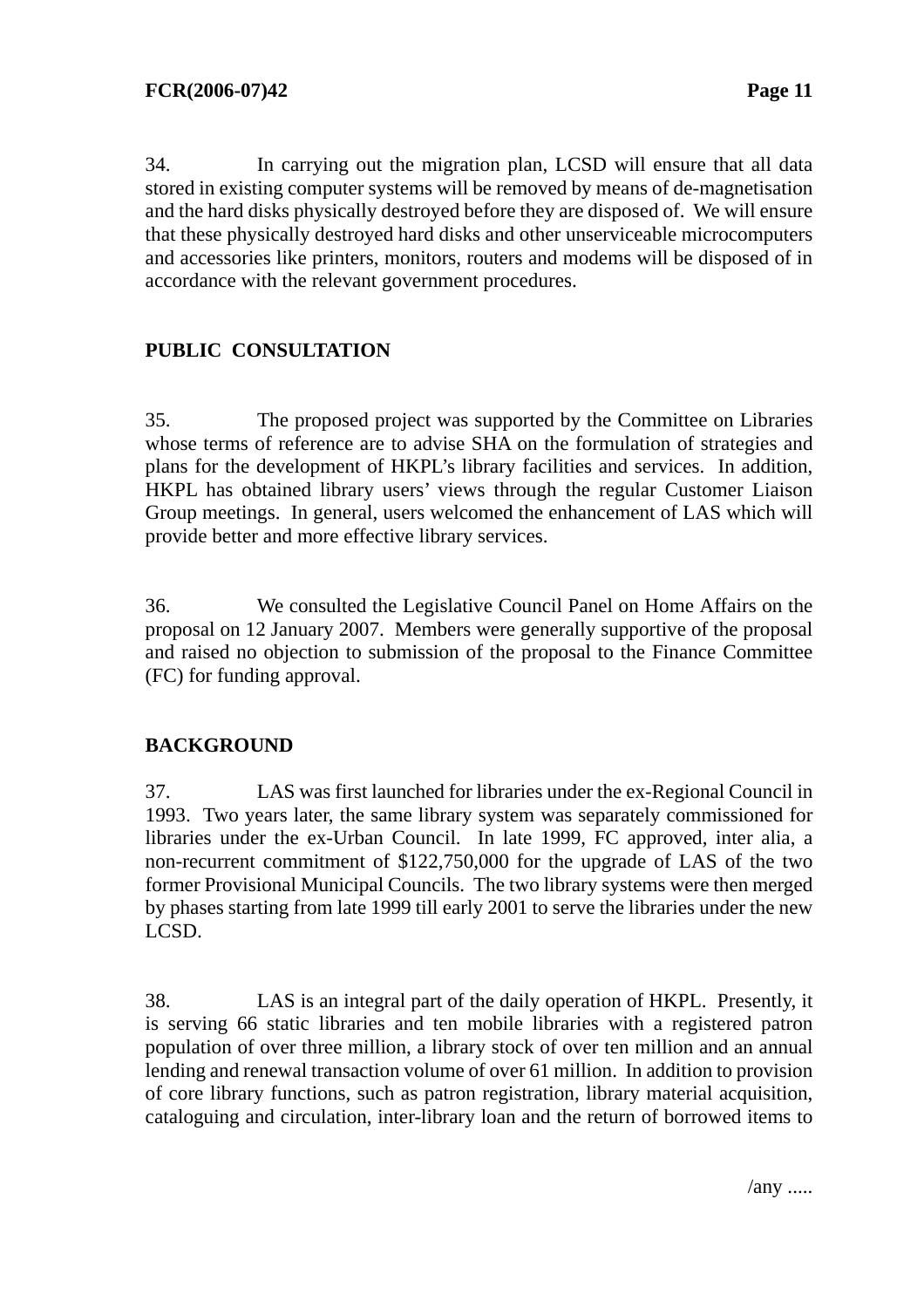any library in the system, the system also makes 24-hour library services on the Internet possible. Commensurate with the increasing demand and expectations from the public in recent years, LAS has enabled efficient lending services by providing online searching of library catalogues, reservation of books, renewal of library materials borrowed as well as telephone renewal services for borrowed library items.

------------------------------------

Home Affairs Bureau February 2007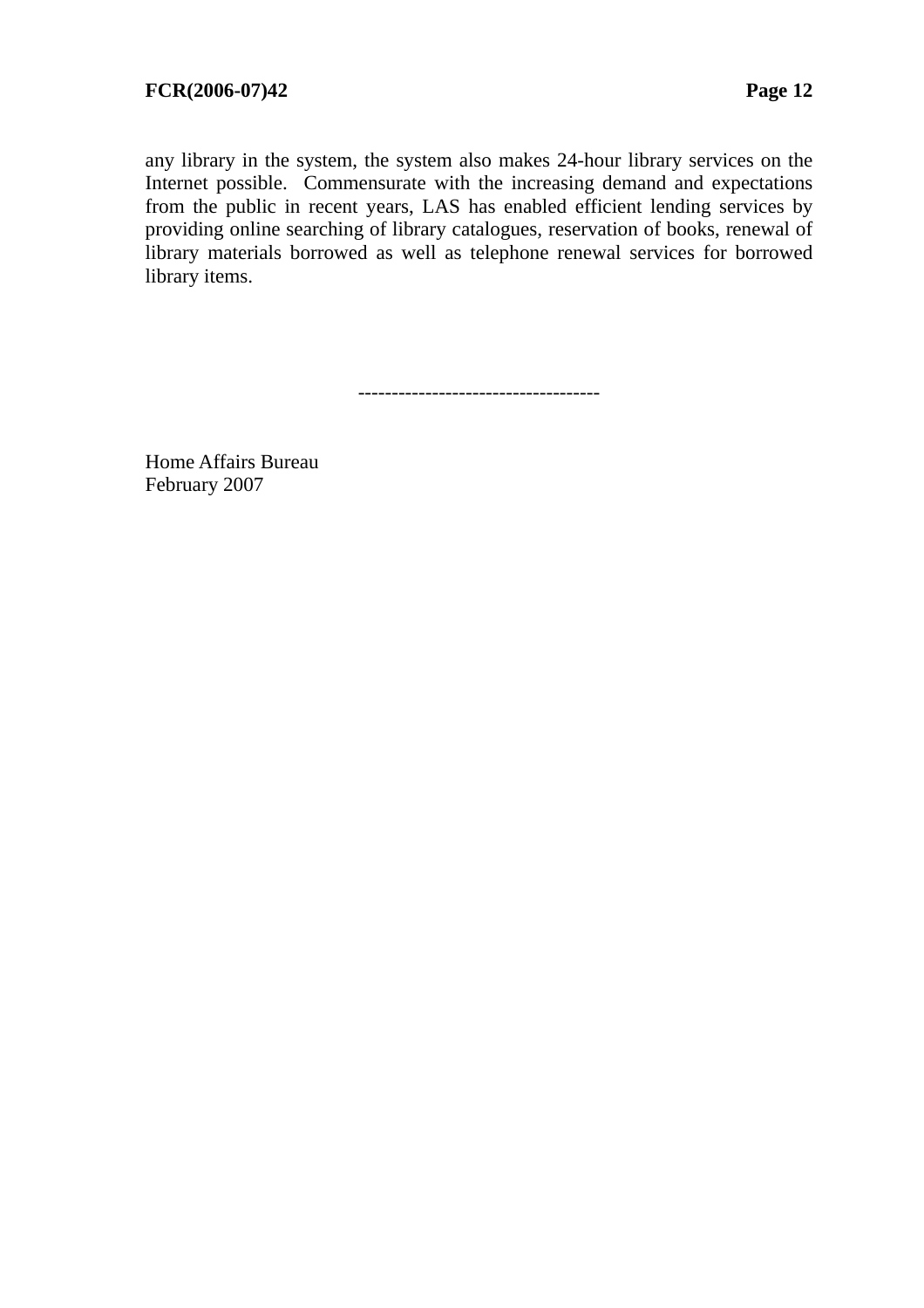# **RFID technology, its application in library industry and benefits**

# *RFID technology*

 Radio frequency identification, or RFID, is a generic term for technologies that use radio waves to automatically identify objects. The most common way of identifying an object using RFID is to store a unique number and perhaps other information relating to the object, on a RFID electronic tag.

2. Related RFID equipment includes RFID reader, RFID sorter, RFID drop-in box, RFID tagging workstation, etc.

# *RFID application in library industry and its benefits*

3. In a RFID solution for libraries, a RFID tag which stores bibliographic information unique to each library item, will be physically attached on the library item. Unlike the existing bar-code technology that requires line-of-sight precision reading and on item basis, RFID offers reading of multiple library items with RFID tags in one-go and hence improves overall performance for both check-in and check-out of library materials. Without the need of line-of-sight reading and proper alignment of library items for check-in/check-out, patrons will experience more user-friendly self-help services offered by the self-service kiosks.

4. Apart from enhancing the self-help services, a library can also introduce novel services such as round-the-clock return service using drop-in box so that patrons can return library items at anytime even after the library is closed.

5. RFID sorters can be installed alone or together with the drop-in box in different libraries for sorting returned items from patrons which not only save staff effort in sorting, but will speed up the return of library materials to the shelves.

6. With the use of RFID to support library operations, efficiency of staff operations on check-in and check-out of library items are anticipated to be further improved. Furthermore, labour intensive processes such as inventory management and stock development will be assisted with portable RFID readers.

7. Savings in staff effort after applying RFID can be re-deployed to provide value-added services which require library expertise.

------------------------------------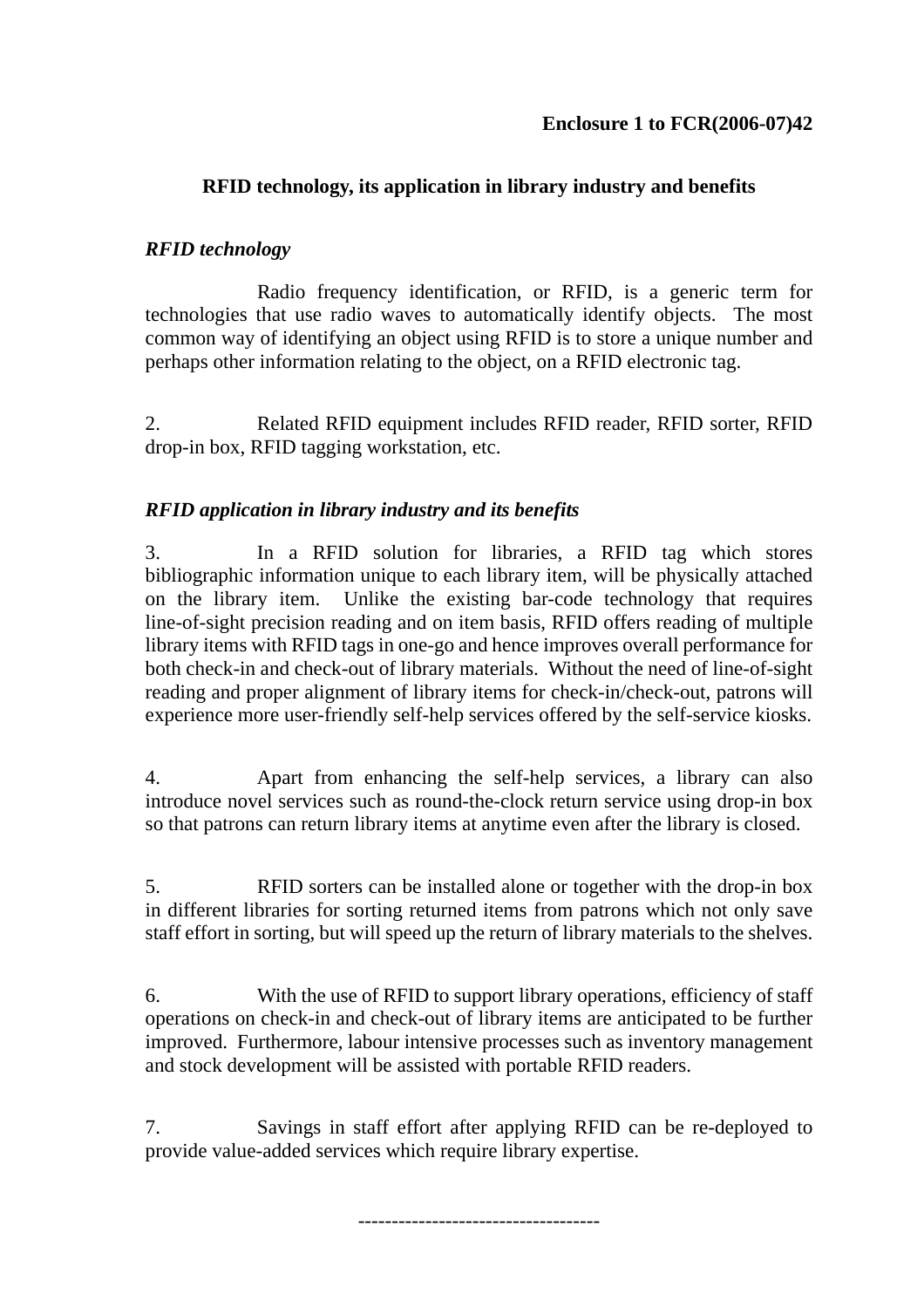# **Cost and Benefit Analysis for the LAS Replacement and RFID Pilot Run**

|                                                |         |             |         |                 |                                                           |         | Cash flow $(\$'000)$ |         |         |         |             |              |
|------------------------------------------------|---------|-------------|---------|-----------------|-----------------------------------------------------------|---------|----------------------|---------|---------|---------|-------------|--------------|
|                                                | 2007-08 | $2008 - 09$ |         | 2009-10 2010-11 | 2011-12   2012-13   2013-14   2014-15   2015-16   2016-17 |         |                      |         |         |         | $2017 - 18$ | <b>Total</b> |
| Cost                                           |         |             |         |                 |                                                           |         |                      |         |         |         |             |              |
| Non-Recurrent                                  |         |             |         |                 |                                                           |         |                      |         |         |         |             |              |
| - Expenditure                                  | 1,356   | 28,254      | 81,015  | 66,380          | 10,125                                                    | 9,337   |                      |         |         |         |             | 196,467      |
| - Staff Cost                                   | 3,110   | 3,873       | 6,765   | 3,315           | 582                                                       |         |                      |         |         |         |             | 17,645       |
| Sub-total                                      | 4,466   | 32,127      | 87,780  | 69,695          | 10,707                                                    | 9,337   |                      |         |         |         |             | 214,112      |
| Recurrent                                      |         |             |         |                 |                                                           |         |                      |         |         |         |             |              |
| -Expenditure                                   |         |             | 350     | 9,736           | 14,409                                                    | 14,839  | 19,502               | 19,502  | 19,502  | 19,502  | 19,502      | 136,844      |
| Sub-total                                      |         |             | 350     | 9,736           | 14,409                                                    | 14,839  | 19,502               | 19,502  | 19,502  | 19,502  | 19,502      | 136,844      |
| <b>Total cost</b>                              | 4,466   | 32,127      | 88,130  | 79,431          | 25,116                                                    | 24,176  | 19,502               | 19,502  | 19,502  | 19,502  | 19,502      | 350,956      |
| <b>Savings</b>                                 |         |             |         |                 |                                                           |         |                      |         |         |         |             |              |
| Realisable savings                             |         |             |         | 8,839           | 8,839                                                     | 8,839   | 8,839                | 8,839   | 8,839   | 8,839   | 8,839       | 70,712       |
| Notional savings                               |         |             | 1,669   | 3,904           | 4,710                                                     | 5,013   | 5,013                | 5,013   | 5,013   | 5,013   | 5,013       | 40,361       |
| Staff cost avoidance                           |         |             |         |                 | 238                                                       | 356     | 356                  | 356     | 356     | 356     | 356         | 2,374        |
| <b>Total savings</b>                           |         |             | 1,669   | 12,743          | 13,787                                                    | 14,208  | 14,208               | 14,208  | 14,208  | 14,208  | 14,208      | 113,447      |
| <b>Net Shortfall</b>                           | 4,466   | 32,127      | 86,461  | 66,688          | 11,329                                                    | 9,968   | 5,294                | 5,294   | 5,294   | 5,294   | 5,294       | 237,509      |
| <b>Net Cumulative</b><br><b>Shortfall</b> Note | 4,466   | 36,593      | 123,054 |                 | 189,742 201,071                                           | 211,039 | 216,333              | 221,627 | 226,921 | 232,215 | 237,509     |              |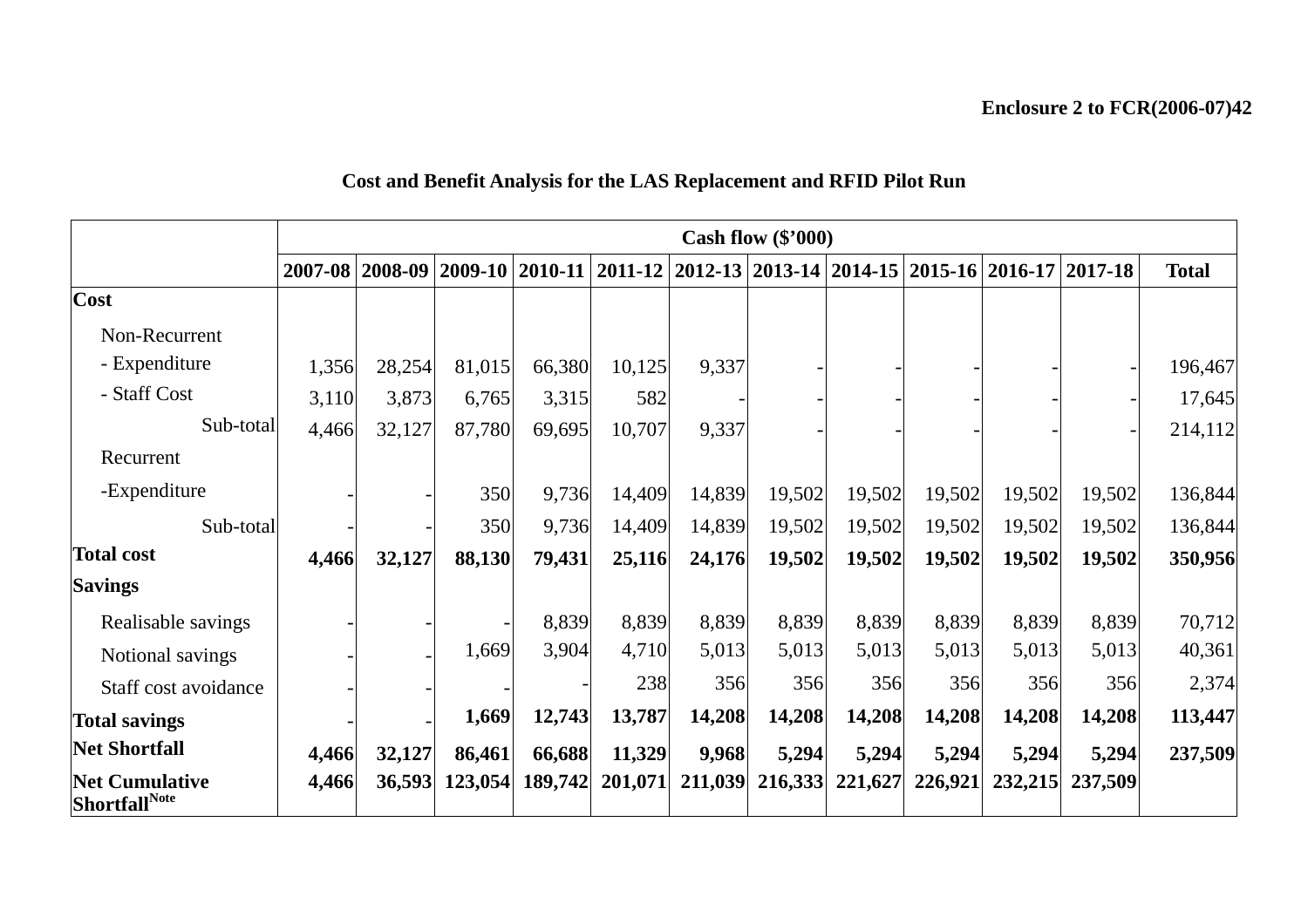- Note The project is recommended despite the net cumulative shortfall for the following reasons
	- (a) the existing system will not be able to handle the workload of HKPL by 2010 and cannot be enhanced to meet user demands having regard to its obsolete system components. The consequence will be disastrous if a new system is not in place in time since the current system has a registered user base of over three million; and
	- (b) the proposed replacement system will have a number of benefits/improvements as stated in paragraphs 9 and 14 of the main paper. The proposed system will provide better customer services to the public and streamline the internal operation of HKPL.

----------------------------------------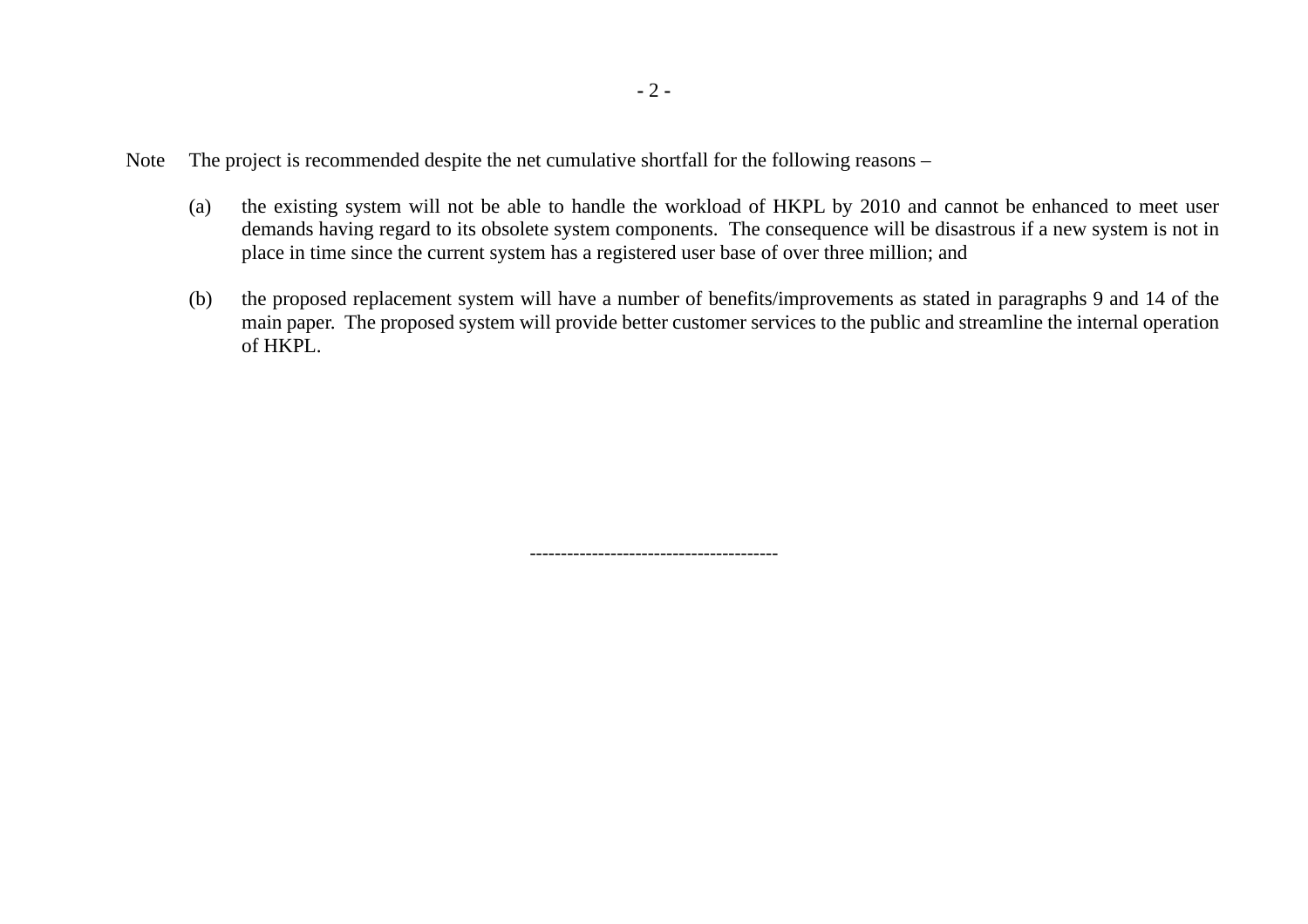# **Cost and Benefit Analysis for the LAS Replacement only**

|                                 |       |        |        |        |        |        | Cash flow $(\$'000)$ |        |        |        |                                                                                         |                |
|---------------------------------|-------|--------|--------|--------|--------|--------|----------------------|--------|--------|--------|-----------------------------------------------------------------------------------------|----------------|
|                                 |       |        |        |        |        |        |                      |        |        |        | 2007-08 2008-09 2009-10 2010-11 2011-12 2012-13 2013-14 2014-15 2015-16 2016-17 2017-18 | <b>Total</b>   |
| <b>Cost</b>                     |       |        |        |        |        |        |                      |        |        |        |                                                                                         |                |
| Non-Recurrent                   |       |        |        |        |        |        |                      |        |        |        |                                                                                         |                |
| - Expenditure                   | 1,356 | 28,254 | 76,342 | 38,691 | 10,125 | 9,337  |                      |        |        |        |                                                                                         | 164,105        |
| - Staff Cost                    | 3,110 | 3,873  | 3,716  | 2,328  | 582    |        |                      |        |        |        |                                                                                         | 13,609         |
| Sub-total                       | 4,466 | 32,127 | 80,058 | 41,019 | 10,707 | 9,337  |                      |        |        |        |                                                                                         | 177,714        |
| Recurrent                       |       |        |        |        |        |        |                      |        |        |        |                                                                                         |                |
| -Expenditure                    |       |        | 350    | 9,736  | 12,245 | 12,675 | 17,338               | 17,338 | 17,338 | 17,338 |                                                                                         | 17,338 121,696 |
| Sub-total                       |       |        | 350    | 9,736  | 12,245 | 12,675 | 17,338               | 17,338 | 17,338 | 17,338 |                                                                                         | 17,338 121,696 |
| <b>Total cost</b>               | 4,466 | 32,127 | 80,408 | 50,755 | 22,952 | 22,012 | 17,338               | 17,338 | 17,338 | 17,338 |                                                                                         | 17,338 299,410 |
| <b>Savings</b>                  |       |        |        |        |        |        |                      |        |        |        |                                                                                         |                |
| Realisable savings              |       |        |        | 8,839  | 8,839  | 8,839  | 8,839                | 8,839  | 8,839  | 8,839  | 8,839                                                                                   | 70,712         |
| Notional savings                |       |        | 1,669  | 2,225  | 2,832  | 3,135  | 3,135                | 3,135  | 3,135  | 3,135  | 3,135                                                                                   | 25,536         |
| Staff cost avoidance            |       |        |        |        | 238    | 356    | 356                  | 356    | 356    | 356    | 356                                                                                     | 2,374          |
| <b>Total savings</b>            |       |        | 1,669  | 11,064 | 11,909 | 12,330 | 12,330               | 12,330 | 12,330 | 12,330 | 12,330                                                                                  | 98,622         |
| <b>Net Shortfall</b>            | 4,466 | 32,127 | 78,739 | 39,691 | 11,043 | 9,682  | 5,008                | 5,008  | 5,008  | 5,008  |                                                                                         | 5,008 200,788  |
| <b>Net Cumulative Shortfall</b> | 4,466 |        |        |        |        |        |                      |        |        |        | 36,593 115,332 155,023 166,066 175,748 180,756 185,764 190,772 195,780 200,788          |                |

------------------------------------